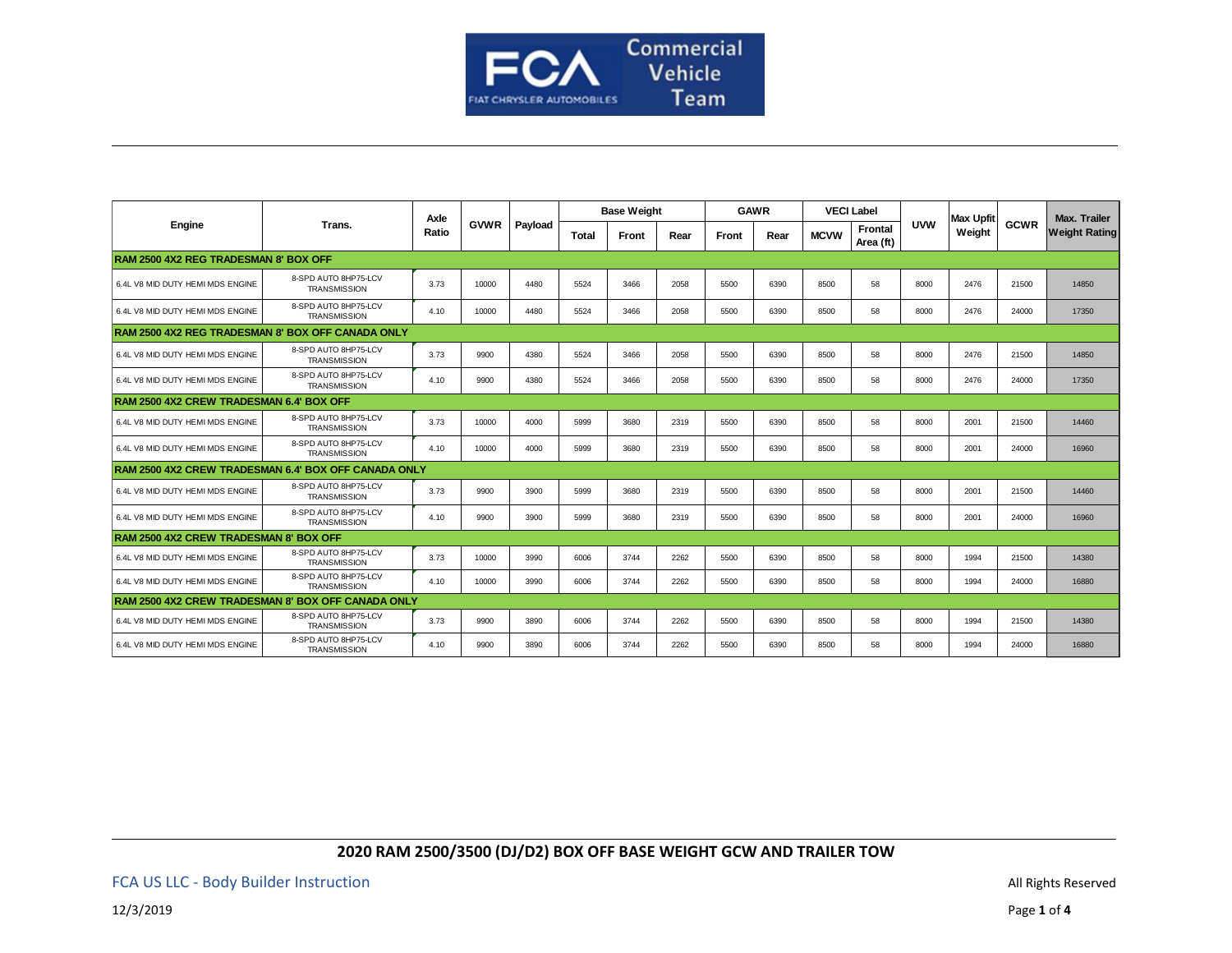

| Engine                                               | Trans.                                      | Axle<br>Ratio | <b>GVWR</b> | Payload | <b>Base Weight</b> |       |      | <b>GAWR</b> |      |             | <b>VECI Label</b>           |            | Max Upfit |             | <b>Max. Trailer</b>  |
|------------------------------------------------------|---------------------------------------------|---------------|-------------|---------|--------------------|-------|------|-------------|------|-------------|-----------------------------|------------|-----------|-------------|----------------------|
|                                                      |                                             |               |             |         | <b>Total</b>       | Front | Rear | Front       | Rear | <b>MCVW</b> | <b>Frontal</b><br>Area (ft) | <b>UVW</b> | Weight    | <b>GCWR</b> | <b>Weight Rating</b> |
| RAM 2500 4X4 REG TRADESMAN 8' BOX OFF                |                                             |               |             |         |                    |       |      |             |      |             |                             |            |           |             |                      |
| 6.4L V8 MID DUTY HEMI MDS ENGINE                     | 8-SPD AUTO 8HP75-LCV<br><b>TRANSMISSION</b> | 3.73          | 10000       | 4160    | 5841               | 3747  | 2095 | 5500        | 6390 | 8500        | 58                          | 8000       | 2159      | 21500       | 14530                |
| 6.4L V8 MID DUTY HEMI MDS ENGINE                     | 8-SPD AUTO 8HP75-LCV<br><b>TRANSMISSION</b> | 4.10          | 10000       | 4160    | 5841               | 3747  | 2095 | 5500        | 6390 | 8500        | 58                          | 8000       | 2159      | 24000       | 17030                |
| RAM 2500 4X4 REG TRADESMAN 8' BOX OFF CANADA ONLY    |                                             |               |             |         |                    |       |      |             |      |             |                             |            |           |             |                      |
| 6.4L V8 MID DUTY HEMI MDS ENGINE                     | 8-SPD AUTO 8HP75-LCV<br><b>TRANSMISSION</b> | 3.73          | 9900        | 4060    | 5839               | 3672  | 2166 | 5500        | 6390 | 8500        | 58                          | 8000       | 2161      | 21500       | 14540                |
| 6.4L V8 MID DUTY HEMI MDS ENGINE                     | 8-SPD AUTO 8HP75-LCV<br><b>TRANSMISSION</b> | 4.10          | 9900        | 4060    | 5839               | 3672  | 2166 | 5500        | 6390 | 8500        | 58                          | 8000       | 2161      | 24000       | 17040                |
| RAM 2500 4X4 CREW TRADESMAN 6.4' BOX OFF             |                                             |               |             |         |                    |       |      |             |      |             |                             |            |           |             |                      |
| 6.4L V8 MID DUTY HEMI MDS ENGINE                     | 8-SPD AUTO 8HP75-LCV<br><b>TRANSMISSION</b> | 3.73          | 10000       | 3730    | 6269               | 3948  | 2321 | 5500        | 6390 | 8500        | 58                          | 8000       | 1731      | 21500       | 14190                |
| 6.4L V8 MID DUTY HEMI MDS ENGINE                     | 8-SPD AUTO 8HP75-LCV<br><b>TRANSMISSION</b> | 4.10          | 10000       | 3730    | 6269               | 3948  | 2321 | 5500        | 6390 | 8500        | 58                          | 8000       | 1731      | 24000       | 16690                |
| RAM 2500 4X4 CREW TRADESMAN 6.4' BOX OFF CANADA ONLY |                                             |               |             |         |                    |       |      |             |      |             |                             |            |           |             |                      |
| 6.4L V8 MID DUTY HEMI MDS ENGINE                     | 8-SPD AUTO 8HP75-LCV<br><b>TRANSMISSION</b> | 3.73          | 9900        | 3630    | 6269               | 3948  | 2321 | 5500        | 6390 | 8500        | 58                          | 8000       | 1731      | 21500       | 14190                |
| 6.4L V8 MID DUTY HEMI MDS ENGINE                     | 8-SPD AUTO 8HP75-LCV<br><b>TRANSMISSION</b> | 4.10          | 9900        | 3630    | 6269               | 3948  | 2321 | 5500        | 6390 | 8500        | 58                          | 8000       | 1731      | 24000       | 16690                |
| <b>RAM 2500 4X4 CREW TRADESMAN 8' BOX OFF</b>        |                                             |               |             |         |                    |       |      |             |      |             |                             |            |           |             |                      |
| 6.4L V8 MID DUTY HEMI MDS ENGINE                     | 8-SPD AUTO 8HP75-LCV<br><b>TRANSMISSION</b> | 3.73          | 10000       | 3640    | 6358               | 4049  | 2309 | 5500        | 6390 | 8500        | 58                          | 8000       | 1642      | 21500       | 14030                |
| 6.4L V8 MID DUTY HEMI MDS ENGINE                     | 8-SPD AUTO 8HP75-LCV<br><b>TRANSMISSION</b> | 4.10          | 10000       | 3640    | 6358               | 4049  | 2309 | 5500        | 6390 | 8500        | 58                          | 8000       | 1642      | 24000       | 16530                |
| RAM 2500 4X4 CREW TRADESMAN 8' BOX OFF CANADA ONLY   |                                             |               |             |         |                    |       |      |             |      |             |                             |            |           |             |                      |
| 6.4L V8 MID DUTY HEMI MDS ENGINE                     | 8-SPD AUTO 8HP75-LCV<br><b>TRANSMISSION</b> | 3.73          | 9900        | 3530    | 6375               | 4018  | 2357 | 5500        | 6390 | 8500        | 58                          | 8000       | 1625      | 21500       | 14020                |
| 6.4L V8 MID DUTY HEMI MDS ENGINE                     | 8-SPD AUTO 8HP75-LCV<br><b>TRANSMISSION</b> | 4.10          | 9900        | 3530    | 6375               | 4018  | 2357 | 5500        | 6390 | 8500        | 58                          | 8000       | 1625      | 24000       | 16510                |

## **2020 RAM 2500/3500 (DJ/D2) BOX OFF BASE WEIGHT GCW AND TRAILER TOW**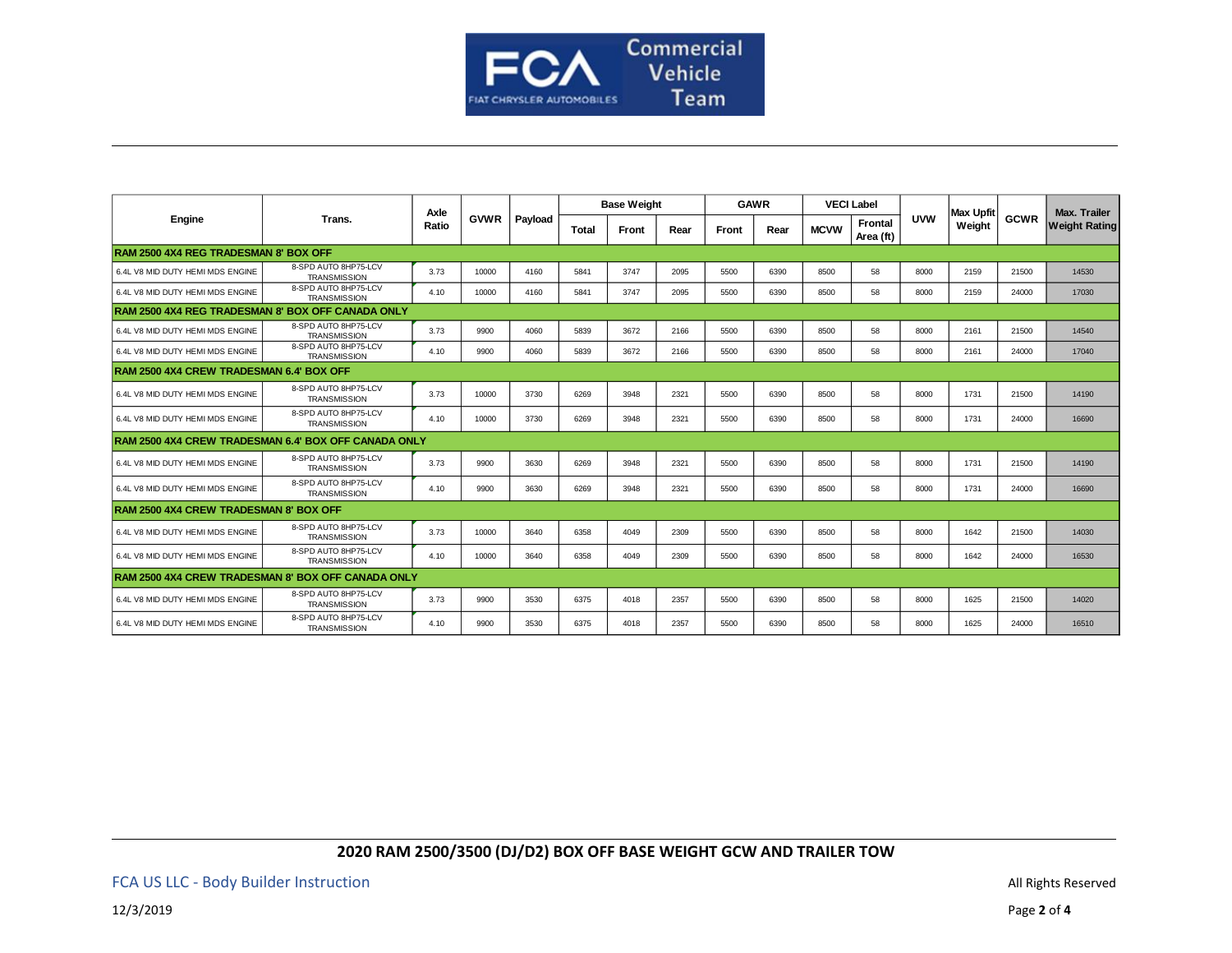

| Engine                                            | Trans.                                      | SRW/<br><b>DRW</b> | Axle<br>Ratio | <b>GVWR</b> | Payload | <b>Base Weight</b> |       |      | <b>GAWR</b> |      |             | <b>VECI Label</b>           | <b>Max Upfit</b> |             | <b>Max. Trailer</b>  |
|---------------------------------------------------|---------------------------------------------|--------------------|---------------|-------------|---------|--------------------|-------|------|-------------|------|-------------|-----------------------------|------------------|-------------|----------------------|
|                                                   |                                             |                    |               |             |         | Total              | Front | Rear | Front       | Rear | <b>MCVW</b> | <b>Frontal</b><br>Area (ft) | Weight           | <b>GCWR</b> | <b>Weight Rating</b> |
| RAM 3500 4X2 REG CAB TRADESMAN 8' BOX OFF         |                                             |                    |               |             |         |                    |       |      |             |      |             |                             |                  |             |                      |
| 6.4L V8 MID DUTY HEMI MDS ENGINE                  | 8-SPD AUTO 8HP75-LCV<br><b>TRANSMISSION</b> | SRW                | 3.73          | 10700       | 5170    | 5525               | 3448  | 2077 | 5500        | 7000 | 8.500       | 58                          | 2,975            | 21500       | 14850                |
| 6.4L V8 MID DUTY HEMI MDS ENGINE                  | 8-SPD AUTO 8HP75-LCV<br><b>TRANSMISSION</b> | SRW                | 4.10          | 10700       | 5170    | 5525               | 3448  | 2077 | 5500        | 7000 | 8.500       | 58                          | 2.975            | 24000       | 17350                |
| RAM 3500 4X2 CREW CAB TRADESMAN 6.4' BOX OFF      |                                             |                    |               |             |         |                    |       |      |             |      |             |                             |                  |             |                      |
| 6.4L V8 MID DUTY HEMI MDS ENGINE                  | 8-SPD AUTO 8HP75-LCV<br><b>TRANSMISSION</b> | SRW                | 3.73          | 10700       | 4720    | 5984               | 3671  | 2314 | 5500        | 7000 | 8,500       | 58                          | 2,516            | 21500       | 14480                |
| 6.4L V8 MID DUTY HEMI MDS ENGINE                  | 8-SPD AUTO 8HP75-LCV<br><b>TRANSMISSION</b> | SRW                | 4.10          | 10700       | 4720    | 5984               | 3671  | 2314 | 5500        | 7000 | 8.500       | 58                          | 2.516            | 24000       | 16980                |
| <b>RAM 3500 4X2 CREW CAB TRADESMAN 8' BOX OFF</b> |                                             |                    |               |             |         |                    |       |      |             |      |             |                             |                  |             |                      |
| 6.4L V8 MID DUTY HEMI MDS ENGINE                  | 8-SPD AUTO 8HP75-LCV<br><b>TRANSMISSION</b> | SRW                | 3.73          | 11100       | 5080    | 6019               | 3749  | 2270 | 5500        | 7000 | 8.500       | 58                          | 2.481            | 21500       | 14370                |
| 6.4L V8 MID DUTY HEMI MDS ENGINE                  | 8-SPD AUTO 8HP75-LCV<br><b>TRANSMISSION</b> | SRW                | 4.10          | 11100       | 5080    | 6019               | 3749  | 2270 | 5500        | 7000 | 8,500       | 58                          | 2,481            | 24000       | 16870                |
| <b>RAM 3500 4X4 REG CAB TRADESMAN 8' BOX OFF</b>  |                                             |                    |               |             |         |                    |       |      |             |      |             |                             |                  |             |                      |
| 6.4L V8 MID DUTY HEMI MDS ENGINE                  | 8-SPD AUTO 8HP75-LCV<br><b>TRANSMISSION</b> | SRW                | 3.73          | 11000       | 5120    | 5881               | 3754  | 2127 | 5500        | 7000 | 8,500       | 58                          | 2,619            | 21500       | 14490                |
| 6.4L V8 MID DUTY HEMI MDS ENGINE                  | 8-SPD AUTO 8HP75-LCV<br><b>TRANSMISSION</b> | SRW                | 4.10          | 11000       | 5120    | 5881               | 3754  | 2127 | 5500        | 7000 | 8.500       | 58                          | 2.619            | 24000       | 16990                |
| RAM 3500 4X4 CREW CAB TRADESMAN 6.4' BOX OFF      |                                             |                    |               |             |         |                    |       |      |             |      |             |                             |                  |             |                      |
| 6.4L V8 MID DUTY HEMI MDS ENGINE                  | 8-SPD AUTO 8HP75-LCV<br><b>TRANSMISSION</b> | SRW                | 3.73          | 11000       | 4720    | 6278               | 3927  | 2351 | 5500        | 7000 | 8,500       | 58                          | 2,222            | 21500       | 14180                |
| 6.4L V8 MID DUTY HEMI MDS ENGINE                  | 8-SPD AUTO 8HP75-LCV<br><b>TRANSMISSION</b> | SRW                | 4.10          | 11000       | 4720    | 6278               | 3927  | 2351 | 5500        | 7000 | 8,500       | 58                          | 2,222            | 24000       | 16680                |
| <b>RAM 3500 4X4 CREW CAB TRADESMAN 8' BOX OFF</b> |                                             |                    |               |             |         |                    |       |      |             |      |             |                             |                  |             |                      |
| 6.4L V8 MID DUTY HEMI MDS ENGINE                  | 8-SPD AUTO 8HP75-LCV<br><b>TRANSMISSION</b> | SRW                | 3.73          | 11400       | 4970    | 6427               | 4079  | 2348 | 5500        | 7000 | 8.500       | 58                          | 2.073            | 21500       | 13960                |
| 6.4L V8 MID DUTY HEMI MDS ENGINE                  | 8-SPD AUTO 8HP75-LCV<br><b>TRANSMISSION</b> | SRW                | 4.10          | 11400       | 4970    | 6427               | 4079  | 2348 | 5500        | 7000 | 8.500       | 58                          | 2.073            | 24000       | 16460                |